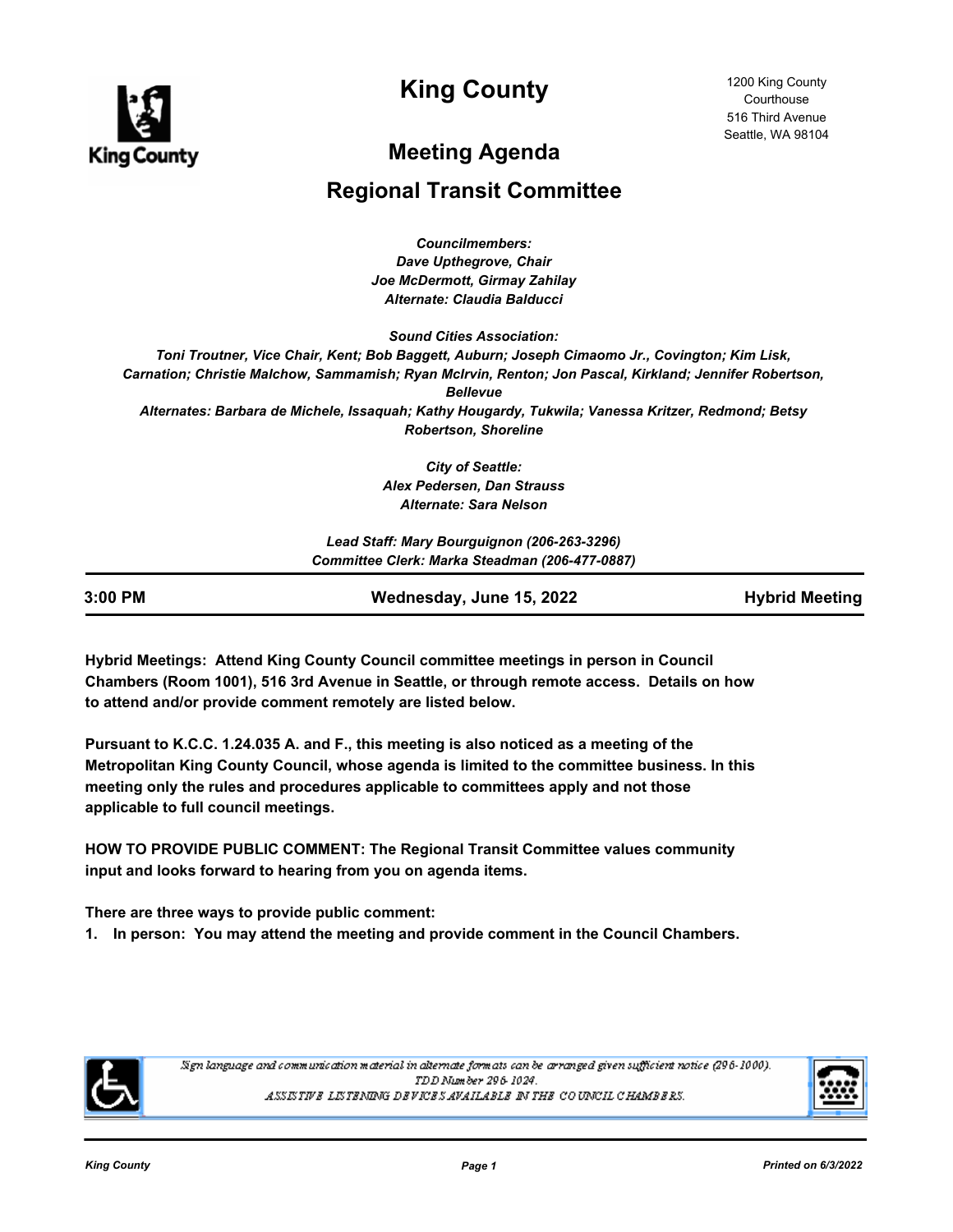**2. By email: You may comment in writing on current agenda items by submitting your email comments to kcccomitt@kingcounty.gov. If your email is received before 1:00 p.m. on the day of the meeting, your email comments will be distributed to the committee members and appropriate staff prior to the meeting.** 

**3. Remote attendance at the meeting by phone or computer: You may provide oral comment on current agenda items during the meeting's public comment period by connecting to the meeting via phone or computer using the ZOOM application at https:\\zoom.us\, and entering the webinar ID number below.** 

**You are not required to sign up in advance. Comments are limited to current agenda items.**

**You have the right to language access services at no cost to you. To request these services, please contact our Language Access Coordinator, Leslie Monteiro at 206-848-0355, or leslie.monteiro@kingcounty.gov by 8:00 a.m. the day prior to the meeting.**

**CONNECTING TO THE WEBINAR: Webinar ID: 834 8306 1751**

**If you do not have access to the ZOOM application, you can connect to the meeting by calling 1 253 215 8782 and using the Webinar ID. Connecting in this manner, however, may impact your ability to be unmuted to speak.** 

**HOW TO WATCH/LISTEN TO THE MEETING: There are several ways to watch or listen in to the meeting:**

**1) Stream online via this link: https://livestream.com/accounts/15175343/events/4485487, or input the link web address into your web browser.**

**2) Watch King County TV Channel 22 (Comcast Channel 22 and 322(HD), Wave Broadband Channel 22)**

**3) Listen to the meeting by telephone – See "Connecting to the Webinar" above.**

**To help us manage the meeting, if you do not wish to be called upon for public comment please use the Livestream or King County TV options listed above, if possible, to watch or listen to the meeting.**

- **1. Call to Order**
- **2. Roll Call**
- **3. Approval of Minutes**

*May 18, 2022 meeting*

#### **4. Chair's Report**